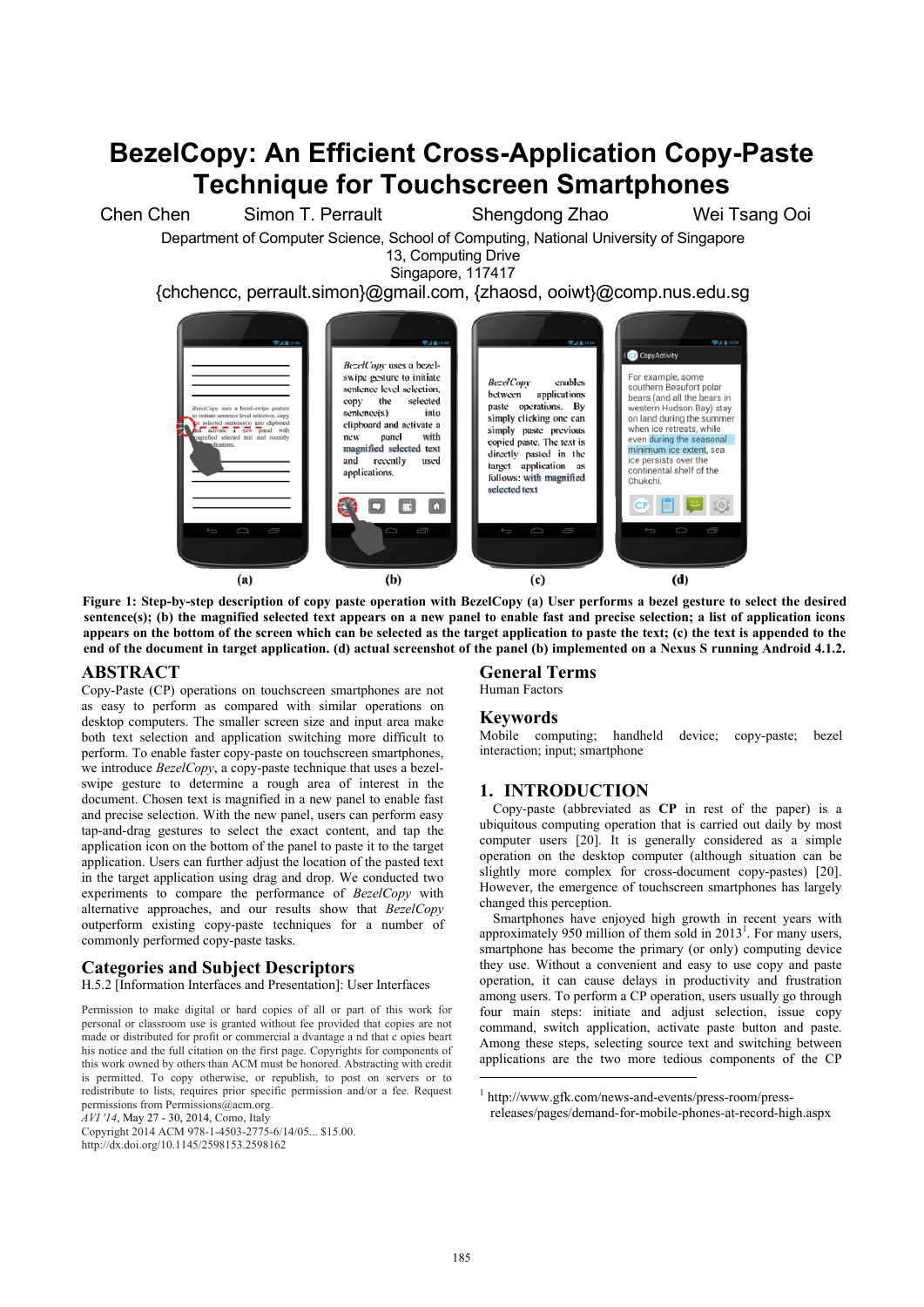operation on smartphones according to our preliminary study with 17 users. Selecting text in touchscreen smartphones is more difficult than in desktop, since the finger is not as precise as the mouse [5]. Users often need to spend more efforts to adjust the caret to fit the granularity of the source text, especially when the font size is small. Some measures have been taken for selecting the text more precisely: on iOS, the magnified excerpt of the text will be shown when moving the caret. This inconvenience is further magnified with the limitation of the small screen, which requires more efforts to scroll or to switch applications.

In this paper, we aim to improve the CP operation on touchscreen smartphones. We first performed a step-by-step analysis of the existing copy-paste approaches in today's mobile phones, identifying the sources of difficulties. We then designed and implemented a novel copy-paste technique called BezelCopy. We evaluated BezelCopy with two existing techniques on Android phones. We found that BezelCopy can significantly improve the copy and paste performance as compared to the two alternative approaches. We also compared our method with BezelSwipe [14] and found that BezelCopy, while requiring the use of an additional panel, is still faster for CP operations. We concluded with a discussion of potential applicability of the lessons learned in our iterative design and study process to help improve the design of other interaction techniques for touchscreen handheld devices.

# **2. WORKFLOW ANALYSIS OF EXISTING SMARTPHONE CP TECHNIQUES**

Existing CP techniques implemented in popular smartphone operating systems more or less follow a similar workflow, which consists of the following steps:

*Initiate selection.* This step is typically achieved by either a long press (iOS and Android, Nokia N8, Blackberry Torch) or a tap (Windows Mobile 7). Selection mode is initiated with the text under the finger highlighted.

*Adjust selection.* The highlighted region comes with two adjustment sliders at each end of the selected text, allowing users to further adjust the highlighted region by moving the two adjustment sliders associated with the starting point and the end point of the selection. Since the text size on the mobile device is typically small, and the precision of finger selection is not very precise, iOS and early Android (before version 3) provide a Magnifier to enlarge the text directly under the finger so that users can perform the selection easier. Apple claims that the content magnifier should include portions of three lines of text [13]. Since version 3, Android phones using a much bigger draggable selection anchors instead of a magnified lens (Figure 2). BlackBerry phones use the "Alt" key and trackball to adjust the selection.

*Issue copy command.* For all the systems, a copy button typically appears within a delay of 500-1000ms after the long pressing. The users should explicitly press the copy button to copy the selected text after the adjustment of the selection region.

*Switch application.* To paste the copied text to another application, one needs to switch to that application first. The typical approach is by pressing the home button (iOS, Android). On iPhone, users can press home button to go back to the main page and select the target application, or double click home button to activate the mostly recently used app list. In Android, depending on different versions, users can either press home button, long press home button or use navigate button to switch to target application. In Windows Phones, users can press and hold the back button to see the recently used app. In blackberry phones,

users can use "Alt" key and "Esc" key to show recently used apps and use track wheel to navigate to the target application.

*Activate Paste Button.* We should explicitly activate the paste button before we perform the paste action. The paste button typically appears after a tap (on iPhone) or a long press (on Android) at the location of paste.

*Paste.* The most common type of paste on mobile phones is slightly different from desktop computers. On desktop computers, before paste, one first needs to navigate the cursor to the location for paste. On mobile phones, it is less common. According to our interview with the participants, most pastes are direct paste to SMS, chat service (Whatsapp, WeChat, etc.), social network service (Facebook, Twitters, etc). In such cases, one just need to select the text field in which the text will be pasted to, and issue the paste command by tapping the "paste" button.

For non-selectable items (e.g., SMS messages, headings of email messages, maps, links in the browser), typically the "copy" and "paste" commands appear after a long press on the item to be copied, without allowing users to enter the selection mode and adjust the handles

Additional gestures are implemented by various smartphone OS to speed up the selection process. For instance, quadruple taps select the whole paragraph on iOS, and long press with two fingers selects the text between the fingers on Android.

## **2.1 Built-in Copy-Paste method on Android**

The CP methods on smartphones are more or less similar. The iOS implementation of CP technique is more or less the same with Androids, except the Android CP techniques implements much bigger anchors to support easier text selection adjustments. In this paper, we choose the two built-in CP methods on Android platform: *default* method and *2-fingers* method, as baselines for our studies.

*Default method.* It's the most commonly used method among Android users. This method uses long pressing a single word to initiate the selection, dragging the left and right sliders to adjust the selection, pressing copy button to copy, pressing "home" key to switch app, long pressing to activate paste button and finally pressing the button to complete paste.

*2-Fingers method.* The difference between 2-fingers method and default method is that the users can use two fingers to initiate selecting a chunk of text. The text between the two fingers will be selected after the 2-fingers' long pressing. The other steps are the same with the default method. The 2-fingers selection method is developed only in the Textview component of Android and iOS.

# **3. RELATED WORK**

BezelCopy takes advantage of bezel interaction to provide a simple and non-ambiguous way to operate CP cross and within applications. We briefly review the related literature to bezel gestures and CP techniques below.

#### **3.1 Bezel Interaction**

Bezel gestures [3] are gestures that are started on the bezel of a device and then continue on the touch screen. A left bezel gesture example is shown in Figure 1(a). This kind of gesture is simple to detect and is conflict-free with over pre-defined gestures, such as tapping, panning and zooming, as stated in [[14], [16], [17]].

The bezel itself can also be used as a passive tactile landmark to guide the user's finger, as demonstrated on wristwatches in [1].

Some works explored the potential of bezel interaction in low visual attention situations. In particular, Serrano et al. [16] found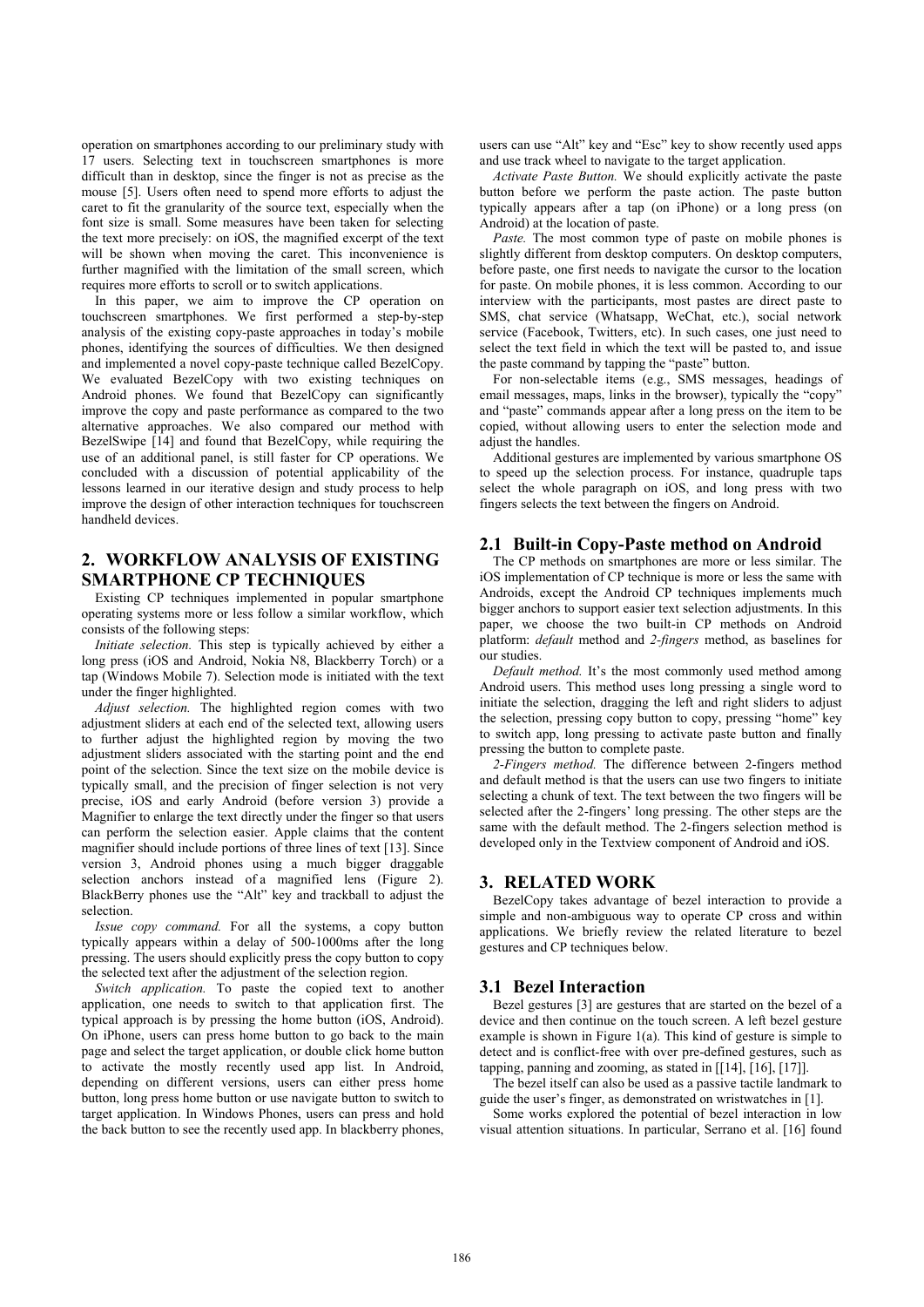out that it is possible to discriminate up to 5 different zones on the bezel of a 10" tablet even eyes-free. Jain and Balakrishnan [10] demonstrated the ability for users to efficiently type text on small devices by performing bezel gestures from specific areas, with the required visual attention decreasing over time.

BezelSwipe [14] was the first work to introduce bezel gestures and was designed to ease the process of image and text selection to shorten the copy-paste time. This method improves the first two steps as mentioned in previous section. However, BezelSwipe focuses on the non-conflict component of the technique, and still needs improvement of the complete copy-paste process, such as multi selections or between applications paste mechanism.

# **3.2 CP Techniques**

## *3.2.1 On multi-touch devices*

Copy-paste mechanism was implemented quite late on mobile systems: it was first available on iOS 3 (iPhone) and Android 1.5.

Few works has investigated CP on mobile phone specifically. BezelSwipe [14] introduced bezel gesture to make the selection faster, however they didn't dig deeply how to make the whole Copy-Paste operation faster.

Fuccella et al. [7] showed that gestures tend to be significantly faster than graphical widgets for selection and CP operations. They also considered the font size of the text for such operations and showed an effect of the font sizes considered as factors.

SPARSH [12] designed a touch to copy, touch to paste prototype. It used cloud to transfer and restore copied data and used a user-defined unique gesture pattern to identify different users. This method was designed to apply copy-paste between different digital devices, and could also be regarded as a data transfer method. However, this method requires a good network and the gesture may conflict with existing ones.

Memory Stones [8] proposed a "pick up", "carry" and "put down" process to perform copy-paste operation. They required users to maintain their fingers position as they were carrying a "stone" to finally get the "object" which they picked up previously. As SPARSH [12], they restored the "object" picked into a server and they got the "object" by the unique fingertip shape, so they met the same network and gesture confliction problem as SPARSH.

#### *3.2.2 On desktop computers*

AutoComPaste [20] integrated auto-completion technique into traditional copy-paste operation. It defined another copy-paste workflow which was "type in prefix", "select from candidates" and "adjust results". This method was significantly faster than traditional ones when the users know the prefix of the text to copy. However, the necessary prefix knowledge made it not a general CP solution.

Citrine [18], Entity Quick Click [2] and smart copy and paste (SCP) [9] explored methods to copy-paste special structure of contents such as address and phone numbers. They aimed to identify the content structures and organized them for pasting.

[4] and [6] introduced Windows management methods for crossing-window copy-paste on desktops. [4] proposed *restack* and *roll* as two new methods to facilitate switching between source and target window. [6] presented *history manager, desk pop* and *stack leafing* and integrated these techniques with traditional drag-drop to fast the copy-paste operation.

Both special structure techniques and Windows management techniques aimed to optimize a single step in CP process, i.e. text selection and application switching. They didn't consider changing the traditional CP workflow.

## **4. PRELIMINARY STUDY**

We conducted a preliminary study on 18 users (6 females, aged 20-25, average: 22.8, who also took part in the first user study). 17 of them owned a smartphone with touchscreen (10 Android, 6 iPhone and 1 Windows Phone) except for a man who owned a regular Nokia phone. Thus, we only performed this preliminary study with 17 participants.

## **4.1 Objectives and Procedure**

The goal of this study was to understand how users usually perform copy-paste operations using existing techniques on their smartphones, whether they would perform this operation with one or two hands. We were also interested in the text granularity of their CP operations, namely if they tend to select words, phrases or complete sentences.

To observe how CP is performed, we asked our participants to complete a series of CP operations using their own mobiles. We asked them to access to a random Wikipedia page, separately copy a word, a phrase, a sentence and a paragraph as they liked to the message app, mail app or notes app. Once they finished the operations, participants had to complete an online questionnaire with close ended questions, asking their frequency of performing CP, applications involved in CP, text granularity in CP and their troubles when performing CP.

# **4.2 Posture for CP**

Among the 17 users, we noticed that the most common posture for CP is using two hands to hold the phone and using the thumb to select (Figure 2): 9/17 users naturally adopted this posture. 3/17 tended to use right hand to hold and thumb to select. Another 3/17 used left hand to carry the device with the index finger to select. Finally, 2 users would just put the phone on the desk.

# **4.3 Use of CP on smartphone**

We asked our participants the kind of applications they would usually copy text from. We found majority of users use CP either while they are surfing the Internet (16/17 participants) or messaging (9/17). The most common applications they would paste the copied content to include Messaging Tools (16/18) followed by e-mails applications (8/17) and notes applications (6/18). The performed CP operations usually involved either groups of words (11/17) or isolated words (7/17).

Overall, 15 participants suggested that at least half of their copy-paste operations were cross-application. This percentage is consistent with results obtained from a previous study on desktop applications [20].

# **4.4 Difficulties with CP operations**

Participants had to rate the overall perceived difficulty of CP operations on their phones on a 5-point Likert Scale. Overall, CP is perceived as a marginally difficult operation (average score 2.6/5). In addition, 9 users found it very difficult or difficult to perform. The mentioned reasons of difficulty included text selection (for copy) is time-consuming (mentioned by 13/17 participants) and also error-prone (8/17). They also found application switching time consuming (7/17).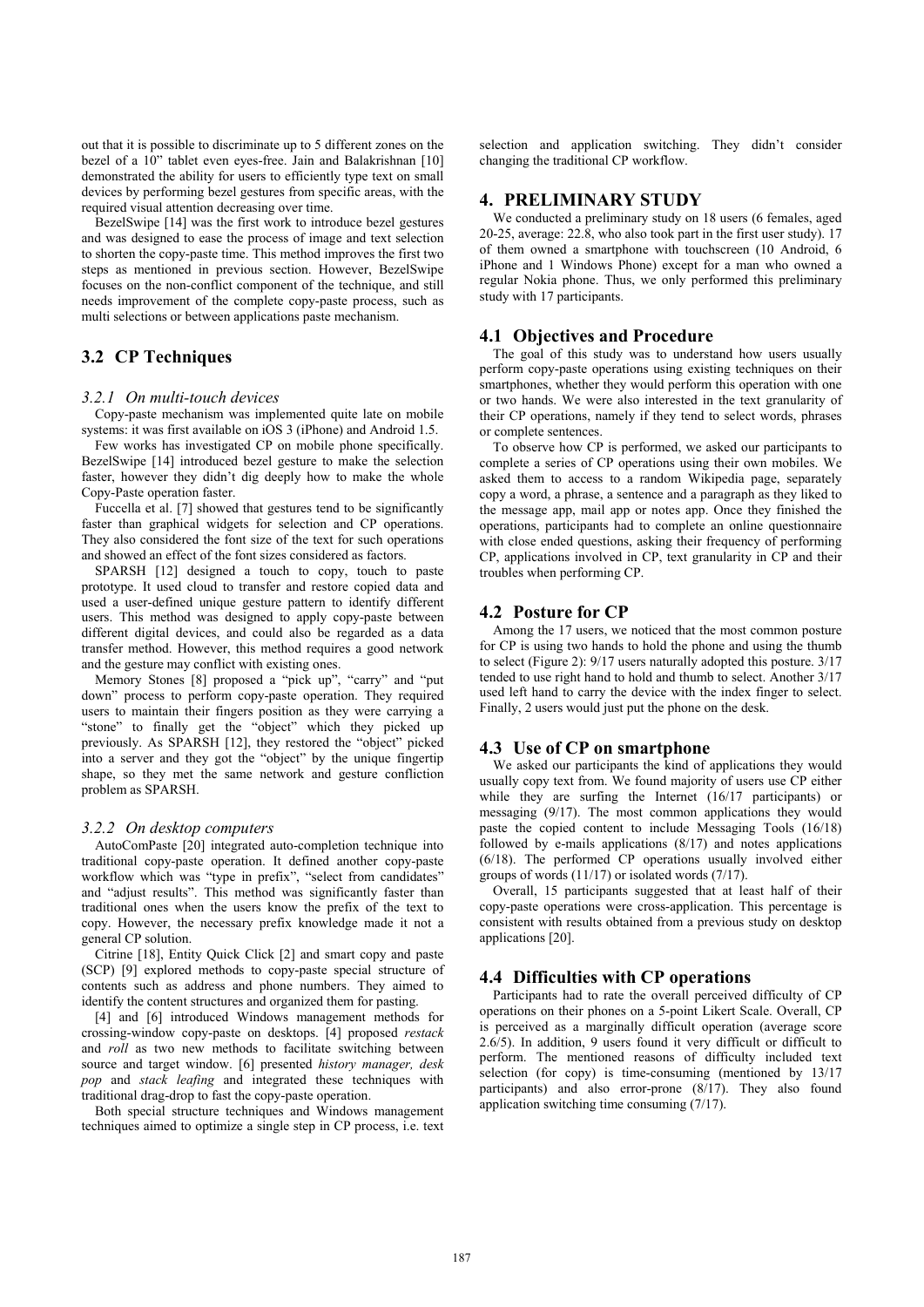

**Figure 2: Traditional copy-paste operation on Android. Users tend to use both hands to hold the device, and do the text selection with the thumb finger of the dominant hand.** 

In summary, the preliminary study revealed that our participants usually perform CP applications mainly with two hands (9/17), and that they tend to copy words or groups of words (11/17) quite often between applications. Finally, the current CP seems usually quite bothersome and difficult to them since they find this operation time-consuming and involving too many steps.

# **5. BEZEL COPY**

Based on the results of our preliminary study, we designed BezelCopy. BezelCopy reduces the time needed to perform CP on the smartphone by removing the most time-consuming reduplicative steps and replace some gestures which are difficult to perform or tedious. BezelCopy (i) introduces a multi-function bezel swipe gesture to reduce the time needed to initiate the selection, (ii) magnifies the selected region in a new panel to make it easier to select by simple tap-and-drag gesture, (iii) displays recently used applications in the new panel to reduce the time to switch to the target application, and (iv) automatically pastes the selection into target application immediately after switching. Details of each step are further elaborated below.

## **5.1 Interface and Interaction of BezelCopy**

The core UI component of BezelCopy is a CP panel, a UI component that shows the candidate text to copy, along with the list of recently used applications. Figure 1 shows a step-by-step description of the technique. Based on the CP panel, the CP process involves 2 to 4 steps depends on different scenarios.

*Activate CP panel.* To activate the CP panel, we implement the bezel gesture: The user swipes his finger starting from the left vertical screen edge, and ending in the text display areas. The sentence(s) which was/were crossed by the finger will be selected and copied to clipboard at the same time. The CP panel will pop up immediately after the fingertip leaves the screen and the selected sentence(s) will be displayed on the CP panel. This step is partially equivalent to the step of initiating the selection in existing CP techniques except we automatically put the selected content to clipboard.

*Adjust selection.* Once the CP panel is activated, the system tacitly approves that the next operations are for selecting and copying. So we use a tap, or tap and drag gesture to complete the more specific selection. The system will implicitly copy the selected text to the clipboard at the same time. Thus, we simplified the adjustment process by removing the step of tapping copy menu to explicitly copy. Since the text selected in the first step has already been copied, if the user doesn't want to adjust the content, s/he can skip this step. The CP panel also simplifies the

adjustment step by magnifying the sentence(s) selected in the first step to fill the panel which is almost the size of the screen. BezelCopy ensures that the font size of the text in the CP panel display is never smaller than either the text in the source document or 18sp (18sp is the default medium font size to display text on Android OS. If the global text scale is 100%, then one sp is one pixel on a  $160$  dpi screen<sup>2</sup>), and if rendering of the selected paragraphs is too large to fit into the CP panel, the text will overflow and the user needs to scroll to see the "other" text.

*Select target app.* Once the adjustment is finished, the user can either close the CP panel to return to the source application, or switch to the target application to paste the text. The CP panel displays a row of recently used applications at the bottom of the panel, which the users can scroll through and tap on the icon of the target application to switch to. By displaying these application lists, we remove the need for the user to explicitly calls up the list of running applications (e.g., by clicking the 'home' button) or go back to home screen, shortening the time to switch applications. Selecting the target app also signifies pasting. After the user switched to the target application, the copied text is automatically pasted into the recently focused text editor in the application.

*Adjust pasting.* The pasting action is automatically performed with selecting the target app. After the target app is showed up, the pasted text will remain selected so that the user can easily drag the text and relocate it to the correct place if needed, or delete the text, if pasting is not the intention.

| <b>CP</b> step        | <b>BezelCopy</b>                               | Traditional    | 2 fingers        |
|-----------------------|------------------------------------------------|----------------|------------------|
| Initiate              | Bezel gesture                                  | Long press     | Long press $(2)$ |
| selection             |                                                |                | fingers)         |
| Adjust                | Tap-Drag on                                    | Sliding finger | Sliding finger   |
| selection             | magnified text                                 |                |                  |
| Issue copy            | N.A.                                           | Tap copy       | Tap copy         |
| command               |                                                | button         | button           |
| Switch<br>application | Tap the target<br>app displayed<br>on CP panel | 1. Activate    | 1. Activate      |
|                       |                                                | app list or go | app list or go   |
|                       |                                                | back to home   | back to home     |
|                       |                                                | screen.        | screen.          |
|                       |                                                | 2. Select the  | 2. Select the    |
|                       |                                                | target app.    | target app.      |
| Activate              | N.A.                                           | Long press     | Long press       |
| Paste Button          |                                                |                |                  |
| Paste                 | N.A.                                           | Tap paste      | Tap paste        |
|                       |                                                | button         | button           |
| Adjust                | Drag-Drop                                      | N.A.           | N.A.             |
| pasting               |                                                |                |                  |

**Table 1: Comparison of BezelCopy with traditional CP techniques on Android**

In these steps, the first step and the third step are necessary and the other two steps are optional. It means that we can perform a CP operation with only two steps at least compared to the original methods with six steps at least (five steps for word CP). Table 1 compares BezelCopy with the existing CP techniques on smartphones. The main advantages of BezelCopy is that triggering selection with a bezel drag should be quicker than a long press; the magnification screen to properly adjust text selection would make adjusting easier on small fonts; the list of

<sup>2</sup> http://developer.Android.com/design/style/typog raphy.html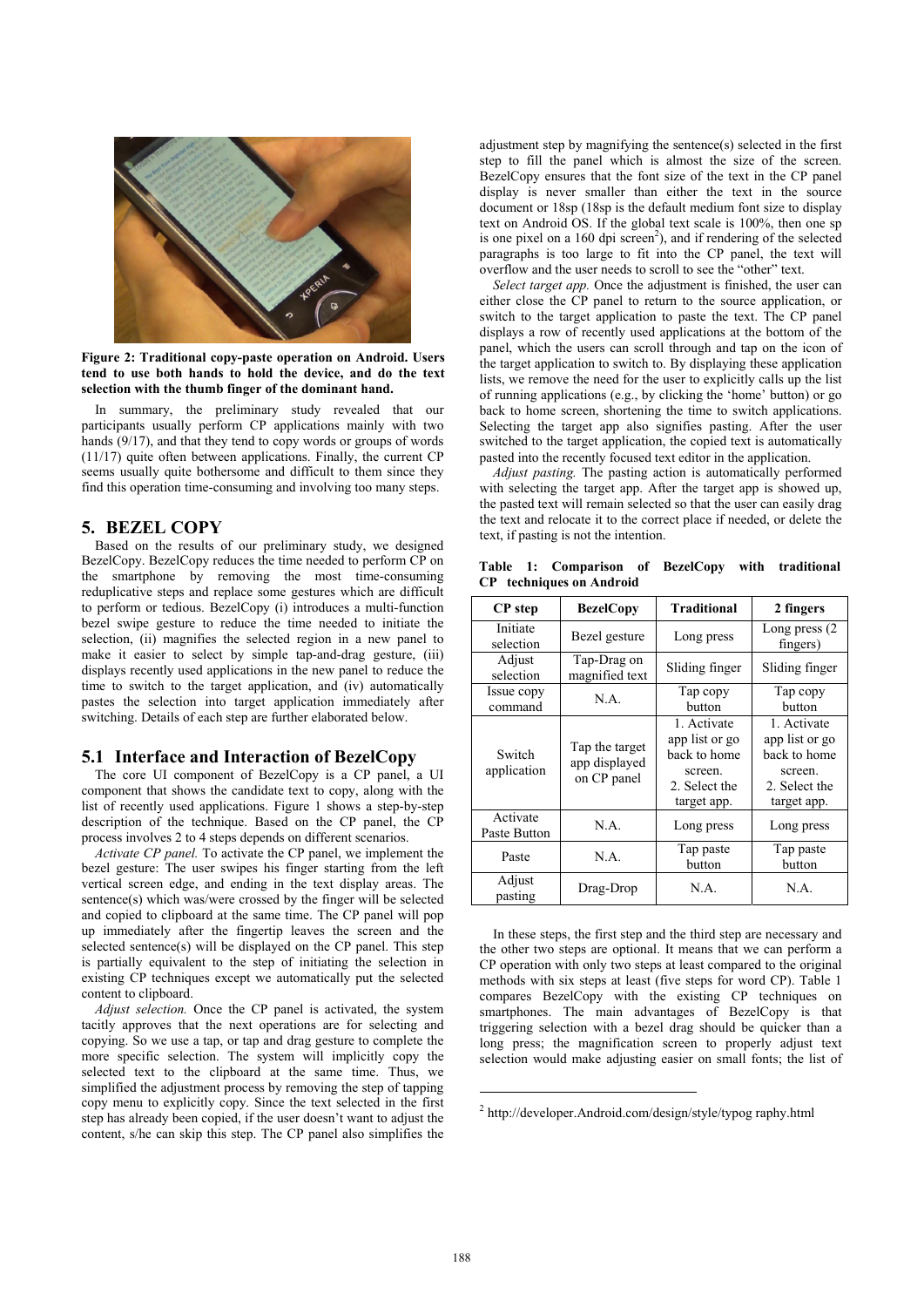applications also eases cross-application CP and finally, the paste is automated when the user switches applications.

# **6. USER STUDY 1: COMPARISON WITH EXISTING CP METHODS ON ANDROID**

## **6.1 Participants**

Eighteen right-handed participants (12 males and 6 females, age ranged from 20 to 25 years, M=22.8, SD=1.68), recruited from within the university community, participated in the user study. All of them have used copy-paste for mobile phone. 17 of them are smartphone users, while 1 has a normal phone.

## **6.2 Apparatus**

The experiment was conducted on a Nexus S, manufactured by Samsung, running on Android 4.1.2 Jelly Bean. The smartphone has a 1 GHz single-core ARM Cortex-A8 processor, with a 4.0 in (100 mm) diagonal Super Clear LCD display with 480x800 px (223 ppi) and 9:15 aspect-ratio. The BezelCopy technique was implemented in Java7 and based on Android SDK API v8.

## **6.3 Task and Stimuli**

All participants were asked to copy text from a source application and paste it into a different application for the three copy-paste techniques. We prepared four different sections from three articles with words ranged from 361 to 435.

In the experiment, we compared the performance of three CP methods: default Android method, 2-fingers selection method and BezelCopy method. In addition to the copy-paste techniques, we also considered two more factors, font size and granularity, which can affect the performance of the copy-paste task.

**Technique** In this experiment, we compared the default method, 2-fingers method and BezelCopy method, which are all introduced in previous sections.

**Font Size** As the text size can affect how easy or difficult one can select the text, we included three different font sizes specified in scale-independent pixels (sp) in our study, which were 15sp, 18sp and 21sp. The two adjacent font size 15sp and 21sp were included to verify the effect of font size for CP in this study.

**Text Granularity** The text to copy can vary in its length, ranging from word, phrase, sentence, to paragraph. To assess the difference, we included text granularity as a control condition.

## **6.4 Design**

A within-participants design was used. Each participant performed copy-paste task using all three techniques. The orderings of the three techniques, the articles and the font size were counterbalanced across participants using Latin square.

At the beginning of the experiment, we gave participants a learning session of 24 trials to help them become familiar with the task. This session consisted of users performing CP for each technique and four granularities. Participants completed the complete experiment in approximately 40 mins, including required breaks and training.

Thus our design (excluding practice trials) has a total of: 18 participants x 3 *techniques* { Default, 2-Fingers, BezelCopy } x 3 font sizes {15, 18, 21sp} x 4 text granularity {word, phrase, sentence, paragraph  $\times$  2 trials per condition = 1296 trials.

Dependent variables were accuracy (ratio of successful trials to total trials), copy time (the interval between the start trial button and completion of copying the text to the clipboard), paste time (the interval between the end of copy time to finishing pasting the text to the target application), and total time (copy + paste time).

## **6.5 Results**

We ran a 3-way repeated-measure ANOVA on **Technique**, **Granularity** and **Font size** for each dependent variable.

#### *6.5.1 Accuracy*

Accuracy was measured as the number of trials where users were able to copy the exact expected text to the target application out of the total number of trials. Overall, each technique achieved high selection accuracy. Traditional CP was the most accurate selection technique (99.3%), followed by the 2-Fingers (97.45%) and BezelCopy (96.29%). The ANOVA did not yield any significant differences for accuracy (p=.11).

#### *6.5.2 Copy Time*

We found a significant effect of **Technique** on copy time  $(F_{2,34})$  $= 19.14$ ; p <.001). Pairwise t-Tests (with Bonferroni correction) showed significant differences between each technique  $(p<.001)$ for each test) with BezelCopy (5.84s) performing significantly faster than traditional method (7.61s) and 2-Fingers (10s). This suggests that BezelCopy is easier and faster to trigger since it does not rely on a long press that induces a delay, and despite the fact that the copy is divided in two steps: the bezel drag with the selection of one sentence/paragraph, then the adjustment of the selection on the new panel.

There were also a significant effect of **Granularity** on copy time  $(F_{3,51}=29.53; p<0.01)$ . Pairwise t-Tests indicated that copying a paragraph (9.92s) and phrase (9.77s) were significantly slower  $(p<.001)$  than copying a sentence (5.8s;  $p<.001$ ) or word (5.79s; *p*<.001). We also found an interaction between **Technique and Granularity** ( $F_{6,102} = 4.04$ ;  $p < 01$ ). We can conclude that each of our technique has an optimal granularity where copying is faster. For traditional and 2-Fingers method, this granularity is **word**, while BezelCopy is optimal for **sentence**, as seen on Figure 3 (a).

The **Font size** factor also had a significant impact on the copy time  $(F_{2,34}=8.27; p<0.01)$ , with a significant difference  $(p<0.05)$ between 15sp15sp (average copy time is 8.66s) and 18sp (7.1s). This suggests that 15sp15sp is harder to properly select, thus leading to longer copy times. Finally, we found an interaction **Granularity <b>x** Font size  $(F_{6,102} = 16.15; p<.001)$ . Both these factors have an impact on the size of the selection the user has to perform: the smaller the font is, the smaller the selection is. While a large font size makes the selection easier and quicker, a granularity such as sentence or paragraph leads to a large selection that takes more time. The interaction reflects this trade-off between precision and the quantity of information displayed.

#### *6.5.3 Paste Time*

As we explained previously, one of the main advantages of BezelCopy over the classical CP methods is that the selection adjustment panel also proposes a list of recently opened applications. It is then not surprising that the 3-way ANOVA yielded a significant difference of **Technique** on copy time  $(F_{2,34}=105.08; p<.001)$ , with BezelCopy (3.01s) performing faster than 2-Fingers (6.80s; p<.001) and traditional (6.64s; *p*<.001). No any other significant differences for **Granularity** and **Font size,**  or any interactions were found.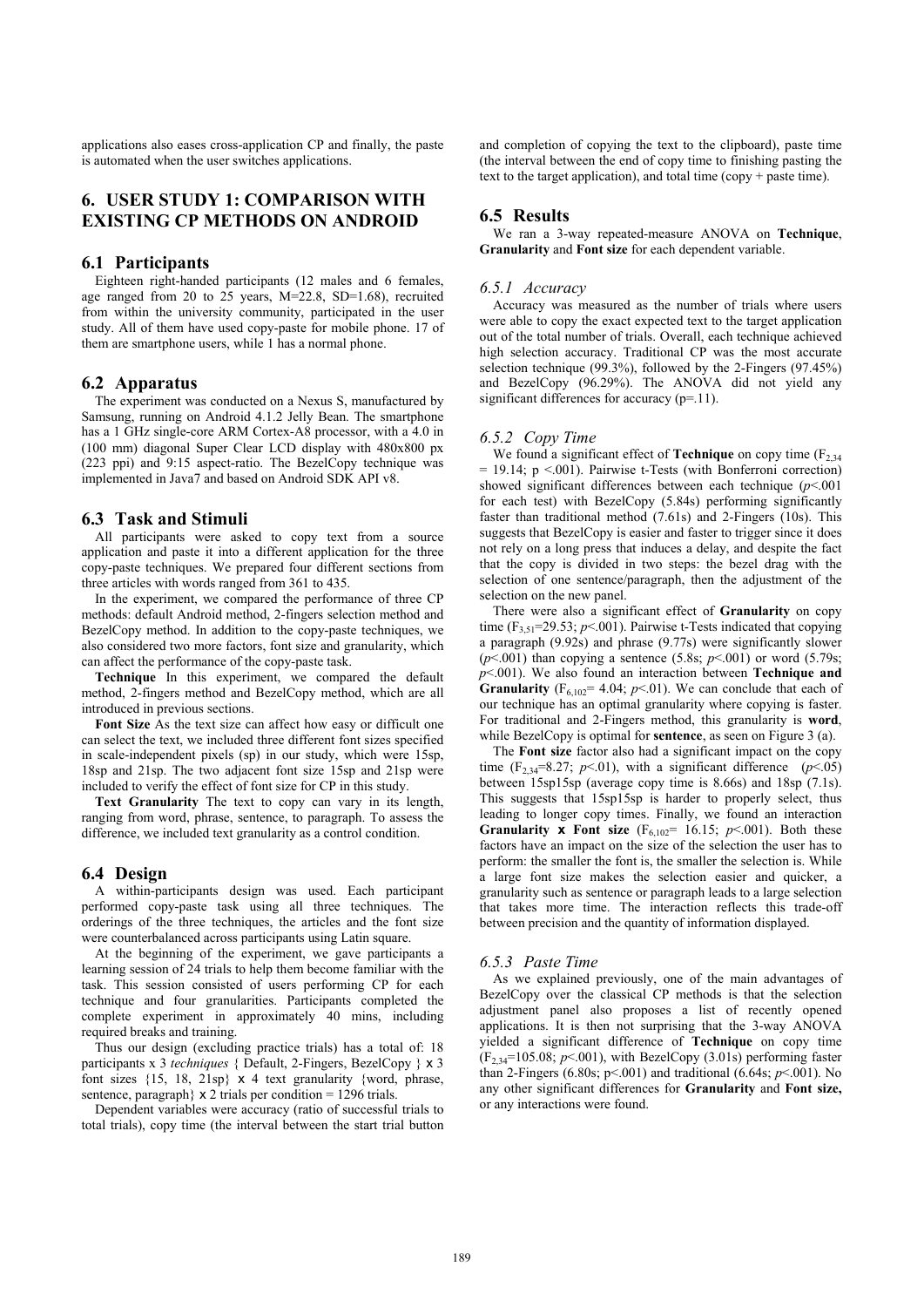

**Figure 3: (a) Average copy time depending for each granularity and technique. (b) Average time to perform copy, paste and both operations depending on techniques. (c) Average time to perform a copy-paste operation depending on granularity and font sizes. Error bars are .95 confidence intervals.** 

#### *6.5.4 Total Time*

Figure 3(b) shows the copy, paste and total time to operate CP operations for each technique. Since total time is the addition of Copy and Paste time, it is not very surprising that the **Technique** had a significant impact on total time  $(F_{2,34}=65.64; p<.001)$ . Pairwise t-Tests (with Bonferroni correction) showed that BezelCopy (average total time: 8.86s) is nearly two times faster than traditional  $(14.26s; p<.001)$  and 2-Fingers  $(16.81s)$ . No differences were found between traditional and 2-Fingers (*p*>.05).

The **Granularity** factor also significantly impacted the total time  $(F_3, 51=24.02; p<0.01)$ . Pairwise t-Tests vielded the same statistical differences than the one we found for copy time. An interaction between **Technique x Granularity** was also found  $(F_{6,102}=3.19; p<.001)$ . These differences can exclusively be explained by the influence of these factors on copy time.

The 3-way ANOVA showed an effect of **Font size**  $(F_{2,34}=4.58;$ *p*=.02). While pairwise t-Tests did not find any difference between the three font sizes, a Tukey HSD found a slight yet significant difference between Font15 and Font18 (*p*<.05). The same **Granularity x Font size** was found for total time  $(F_{6,102}=13.48$ ;  $p<0.01$ ). If we have a careful look at Figure 3-c, we can see that the **font size 18** is possibly an interesting size for selection, since the time to perform a CP operation with this value is either optimal (phrase granularity) or really close to optimal (for word, sentence & paragraph granularity).

#### **6.6 Discussion**

After the study, we interviewed the participants to understand how they felt with the traditional and 2-fingers methods.

#### *6.6.1 Traditional method*

Overall, users found that selection through this method was not suited for certain cases. The first case is the selection of long texts (i.e. when the text length exceeds what the screen can show), because they need to adjust selection and scroll multiples times.

Other concerns can be linked to the fat finger problem and the screen occlusion [19], e.g. the manipulation of selection handler that was deemed not really precise and sometimes unresponsive, making selection adjustments harder to perform; or selection with small font size. Users also suggested that switching between applications during a copy paste operation is time consuming.

Overall, the traditional Android method also has two drawbacks compared to other mobile OS: the paste command can only be activated when the user performs a long press on the touch screen, whereas Windows Phone users always have the paste button accessible on the keyboard; and the magnifier on iOS is considered more useful and precise than the selection handler.

#### *6.6.2 2-fingers method*

The 2-fingers method was also criticized by our participants. Selection difficulty with small font size was commonly observed and mentioned. Another encountered problem was that selecting the right text on the first try is really hard with this method, thus leading participants to adjust the handler most of the time.

This method suffers from screen occlusion problem even more than the traditional one, and participants pointed out that putting two fingers on the screen consumes too much space on it, which makes selection of short texts very complicated. There were also some hardware issues: in particular cases, the phone would not always detect the second finger, triggering the traditional selection method instead. Finally, the 2-fingers methods is not usable in every context, since it is in conflict with other two contacts gestures such as pinching from zooming. Thus, it is only usable in text editing contexts.

#### *6.6.3 BezelCopy*

Overall, participants are very positive towards BezelCopy. Participants stated that the auto enlargement on CP panel made text selection easier and more accurate. Also the auto-paste feature after selecting an application was highly appreciated, especially since no frustrating long press operation is needed. BezelCopy was also appreciated to copy sentences or paragraph, since the selection can be done with the first bezel drag gesture. In that case, the user only needs to select the application to paste the text into. Contrary to the two other methods, participants (10/18) reported to find it easier to initiate the copy operation even on small fonts, which suggests that the screen occlusion and fat finger are less annoying with BezelCopy.

However, they also pointed out a few points for improvement. Participants mentioned that BezelCopy is not necessary for copying isolated words as selecting it can be achieved with a simple tap with existing smartphones.

# **7. USER STUDY 2: BEZELSWIPE VS. BEZELCOPY**

In addition to the currently supported CP techniques, we also wanted to compare the performances of BezelCopy with a previously proposed related technique BezelSwipe [14], since both techniques rely on the same bezel interaction mechanisms.

BezelSwipe also makes use of bezel drags for selection. The selection trigger is the partially same as in BezelCopy: user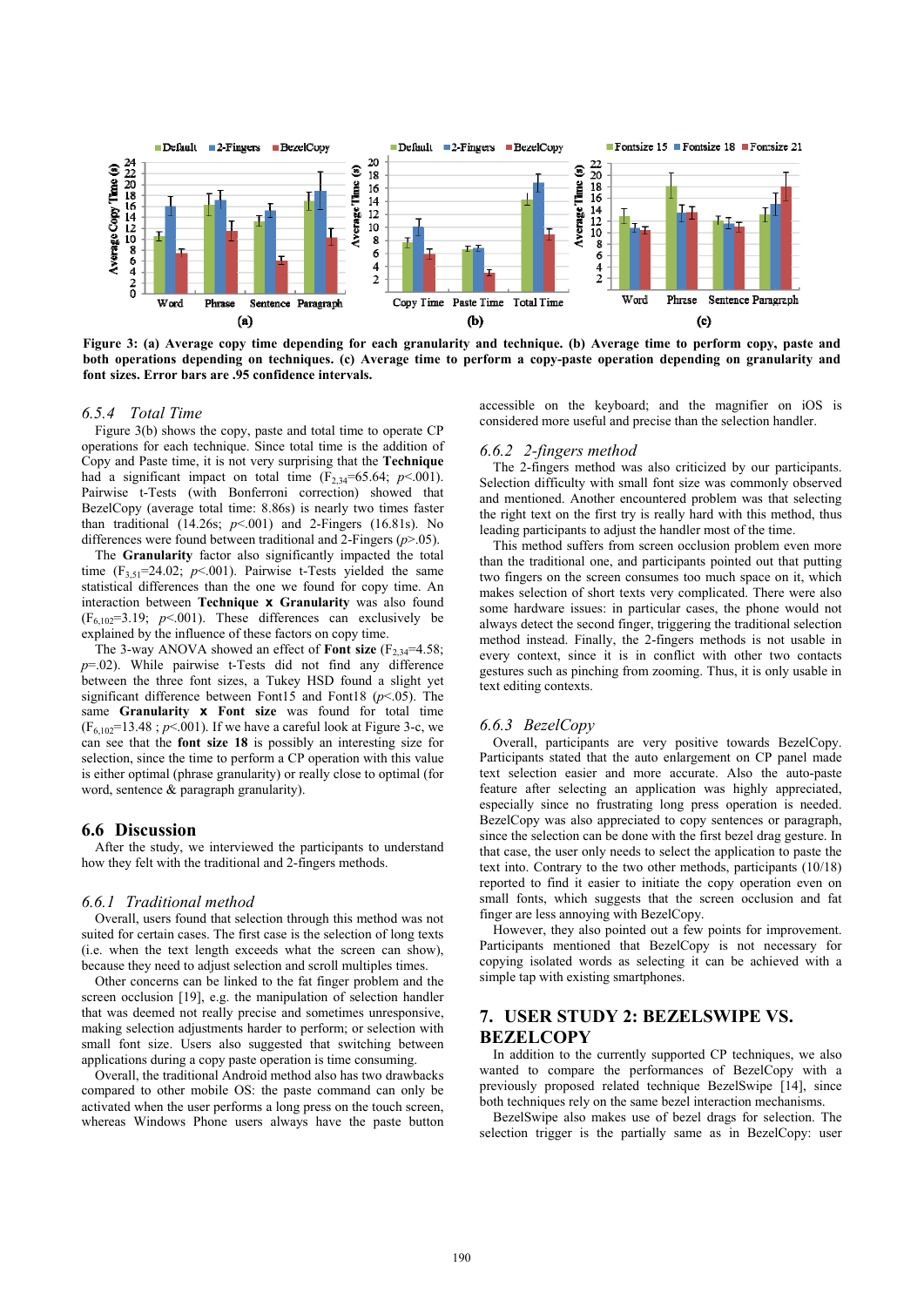performs a bezel drag from the left side of the screen to indicate the first word. To finalize selection, user then performs a bezel drag from the right side of the screen to indicate the last word, then the user can copy the text between the first word and the last word by pressing a "Copy" button on the top right of the screen. Paste operation is operated the same way as traditional Android methods. On one hand, BezelCopy proposes an efficient way to quickly paste between applications, while on the other hand BezelSwipe offers a finer consistency on selection: by finishing selection without changing.

#### **7.1 Description of the study**

We recruited 8 participants (4 females, aged from 22 to 30 average: 25.4) from our university for the study. In this study, we used the same Nexus S from the previous user study. All participants were asked to copy text from a source application and paste it into a different application as in the previous user study. We used the same four different corpuses of texts. In the experiment, we compared the performance of BezelSwipe and BezelCopy. In addition to the techniques, we considered font size and granularity. The experiment took 20 minutes to complete.

The study compares the time needed to operate a copy-paste operation depending on three factors: **Technique** {BezelCopy, BezelSwipe}, **Granularity** {word, phrase, sentence, paragraph} and **Font size** {15, 18, 21sp}. All these factors were counterbalanced between participants using Latin square.

To get familiar with the techniques, each participant had a 4 trials training phase with each technique and had to perform a complete copy-paste operation with all the text granularity conditions. Excluding these training phases, the study involved a total of 8 participants  $x$  2 techniques  $x$  3 font sizes  $x$  4 text granularity x 2 trials per condition = 384 trials.

We measured four dependent variables: accuracy, time to perform copy, paste operation and the total time. To process the results, we ran three 2 x 4 x 3 repeated measures ANOVA.

## **7.2 Results**

#### *7.2.1 Accuracy*

In conformity with the previous user study, participants did not do many errors. BezelSwipe (97.91%) was a bit more accurate than BezelCopy (96.87%). However, a paired t-Test on accuracy rate did not yield any significant differences (*p*=.28).

#### *7.2.2 Copy Time*

While BezelCopy and BezelSwipe have the same trigger, namely a bezel drag, selection with BezelSwipe is only down in one step. On the other hand, after a rough selection, users have to adjust on a magnified view, which could lead to a slower interaction. However, the 3-way ANOVA we ran did not yield any significant effect of **Technique** on copy time  $(p=17)$ . BezelCopy is actually slightly (no significance) faster (5.61s) than BezelSwipe (6.65s).

In accordance with results of the previous user study, we found a significant effect of **Granularity**  $(F_{3,21}=10.91, p<.001)$  on copy time. Pairwise t-Tests suggests than copying a word is faster (4.27s) than is slower than copying a paragraph (6.79s;  $p$ <.001); or a phrase (7.43s) or even a complete sentence (6.02s;  $p=0.02$ ). The same interaction **Technique <b>x** Granularity ( $F_{3,21} = 3.59$ ;  $p<.01$ ) was found, for the same reason as in the first user study: while BezelCopy's copy time is optimal for sentence, BezelSwipe



**Figure 4: Time to perform CP operation for granularity and technique. Error bars are .95 confidence intervals.** 

is better for selecting words (Figure 4).

In the same way, **Font size** also had an impact on copy time  $(F_{2,14}=6.72; p<.01)$ , with 15sp font size being harder thus longer to select  $(6.92s)$  that 18sp,  $(5.59s; p=0.04)$ . The same tradeoff between font size and length of the selected text was found, with an interaction **Granularity <b>x** Font size  $(F_{6,42} = 6.26; p < .001)$ .

#### *7.2.3 Paste time*

As expected, the only factor having an effect on paste time was the **Technique** (F<sub>1,7</sub>=71.99;  $p$ <.001), with BezelCopy (2.71s) performing better than BezelSwipe (6.17s) as shown on Figure 5.



**Figure 5: Time to perform copy, paste and both operations for each technique. Error bars are .95 confidence intervals.** 

## *7.2.4 Total time*

The **Technique** had a significant impact on total time  $(F_1, -30.7; p<.001;$  Figure 4). The performance of BezelCopy (8.32s) is comparable to its performance in the first user study. BezelSwipe, while being slower (12.81s) seems then to be a bit faster than the traditional and 2-Fingers technique.

In compliance with the previous user study, **Granularity** also had an impact on total performance  $(F_{3,21}=8.47, p<.001)$ . Copy and pasting an isolated word is faster (8.84s) than copying a paragraph (11.22s;  $p=0.02$ ) and a phrase (11.77s;  $p<.01$ ). Interestingly, there were no interaction Technique x Granularity for total time.

Also, total time depended on the **Font size** factor  $(F_{2,14}=7.61;$  $p<.001$ ). While pairwise t-Tests did not yield significant results, a Tukey HSD post-hoc test confirmed that 15sp is harder to copypaste than  $18sp (p<.01)$ . The same interaction **Granularity x Font size** ( $F_{6,42} = 6.08$ ;  $p < .001$ ) was found.

#### **7.3 Discussion**

Overall, the results of this user study confirmed the findings of the previous study. However, it is interesting to notice that *BezelCopy*, despite implying more steps to perform a correct selection, was slightly (yet not significantly) faster than *BezelSwipe*. The magnified panel for precise selection appears to be the quickest way to precisely copy text. An explanation for the slightly longest copy time for *BezelSwipe* is also the fact that many users reported troubles for finishing the selection: first, with